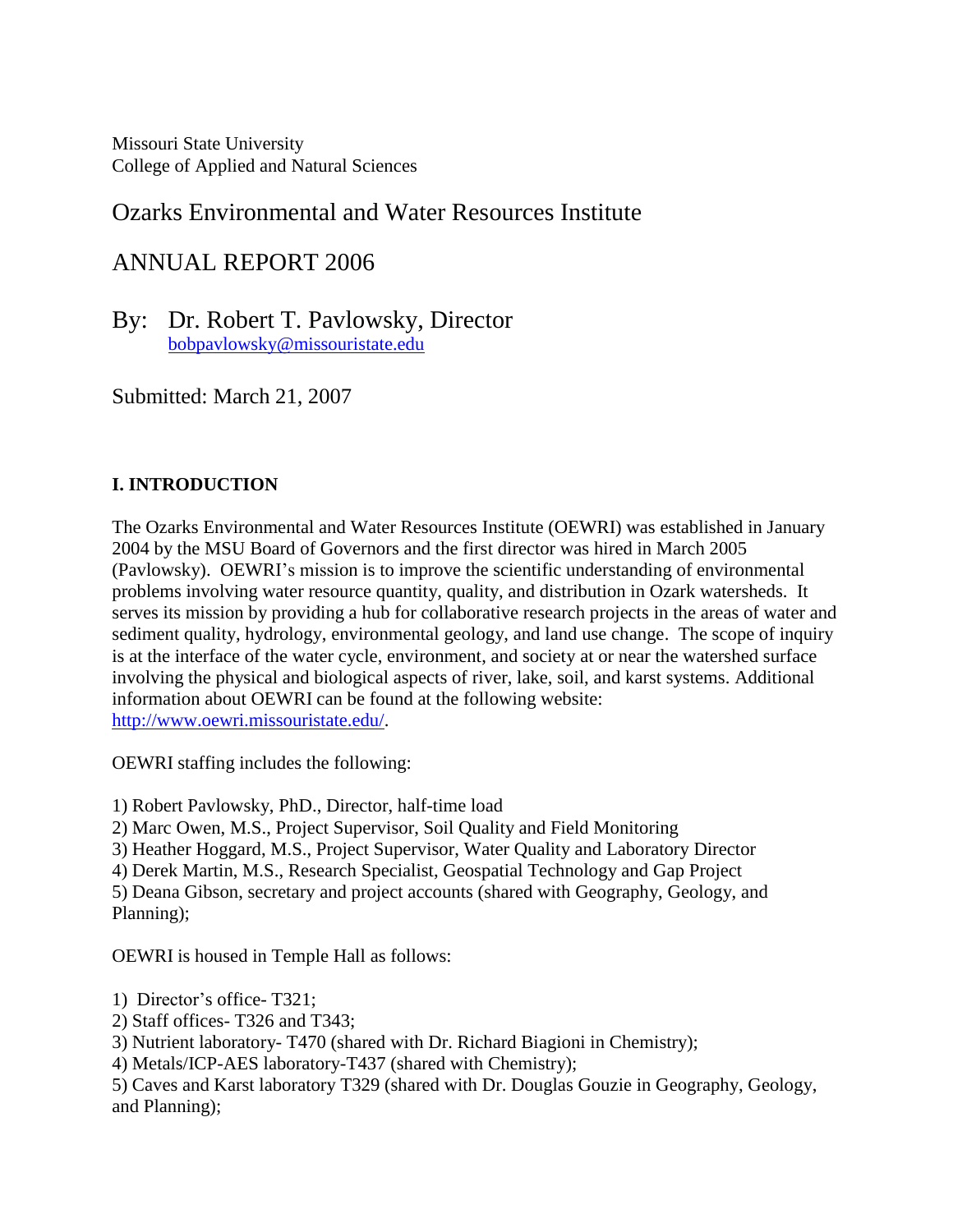6) Microbiology laboratory- T239 (shared with Dr. John Steiert in Biology); 7) Geomorphology Laboratory- T125 (shared with Dr. Robert Pavlowsky in Geography, Geology, and Planning); and 8) Sample Preparation Laboratory- T129 (shared with Geography, Geology, and Planning).

Presently, OEWRI is involved in three parallel running activities that are directly related to its research mission: (i) center start-up; (ii) present project activities; and (iii) future project development. Start-up involves the hiring and training of staff and student workers, renovation of offices and laboratory space, acquisition of outdoors areas for field equipment, meetings with administrators and sales representatives, purchase and fitting of instrumentation for laboratories, researching and acquisition of supplies to support the development of standard methods for use in environmental monitoring and research, developing a collaborative faculty research base at MSU, and organizing advisory committees.

Present project activities involve the planning, implementation, and completion of externally funded projects that were on-going at the time of OEWRI establishment or awarded since then. Active project activities involve the planning of the project, organization of human and supply resources, meetings with sponsors and collaborators, coordination of field logistics, training of staff and students, quality assurance/quality control procedures, analytical instrumentation operation and maintenance, data collection and management, data analysis, and report writing. Future project development involves looking for new opportunities for new funded projects in the Ozarks and beyond. Time and effort is spent on meetings with potential sponsors and collaborators, grant proposal writing and submission, environmental networking, and innovative application of OEWRI resources to meet the needs of project plans.

Beyond supporting the direct activities of the institute, significant amount of time and effort is used to support the university's mission in public affairs. For OEWRI, public affairs activities in the science and environment theme usually include: (i) speaking engagements to talk about the general aspects of environmental problems and solutions to watershed stakeholders; (ii) technical assistance to various agencies, not-for-profit groups, and citizen groups; (iii) outreach of environmental knowledge and technical training to MSU students and faculty; and (iv) public assistance involving inquiries relating to environmental issues in the Ozarks.

This report presents the activities of OEWRI for calendar year 2006. In addition, since this is the first annual report submitted by the institute, information on its activities during the calendar years of 2004 and 2005 will also be included where appropriate.

# **II. ACADEMIC PROGRAMS**

# **Undergraduate and Graduate Technical Assistance**

OEWRI staff are a resource for undergraduate and graduate students in the department of Geography, Geology, and Planning. Since staff offices are located on the third floor among the classrooms and faculty offices of the Department of Geography, Geology, and Planning, it is only reasonable to expect that OEWRI supports the curriculum and teaching activities through technical assistance, research methodologies, and environmental database access.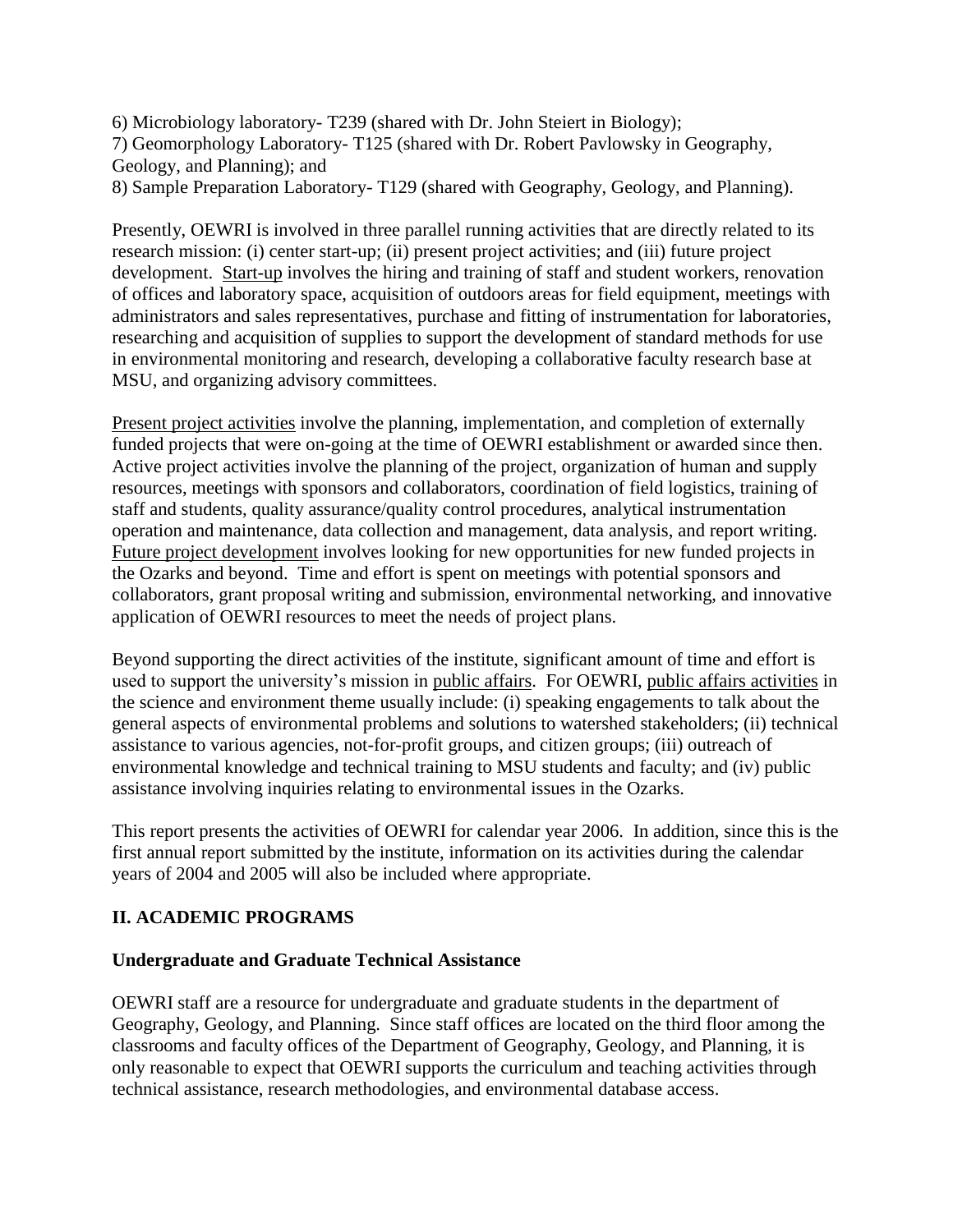### **Undergraduate Workers**

OEWRI presently employs six undergraduate students at \$7/hour to help with laboratory analyses and field work. Their names and majors are:

Water Analysis Robert Powers, Chemistry Education Kristin Clegg, Biology Soil Analysis Keven Mckee, Chemistry Education Sarah Bunton, Agriculture Field Surveys Amanda Williams, Geography Gill Gones, Planning

### **Graduate Assistantships**

OEWRI projects provided graduate assistantships for 12 students in two programs (Biology and Geospatial Science) in 2006 (Table 1). Twelve graduate assistantships were provided in 2004 and 16 in 2005 for students within four graduate programs (Biology, Chemistry, Geospatial Science, and Natural and Applied Sciences). A list of the students and their program follows:

### **Graduate Theses**

Thesis production for OEWRI projects trends as 1 for 2004, 6 for 2005, and 5 for 2006 and include graduated students in four programs (Biology, Chemistry, Geospatial Science, and Natural and Applied Sciences) (Table 2).

# **III. RESEARCH AND SCHOLARSHIP**

# **Publications**

OEWRI projects produced two published peer-reviewed journal articles in 2006, with 3 in 2004 and 2 in 2005 (Table 3).

### **Presentations**

OEWRI projects produced 7 presentations in 2004, 20 in 2005, and 34 in 2006 (Table 4).

### **Funded Research**

OEWRI principal investigators received 25 externally-funded grants totaling over \$1,255,000 for the three year period from 2004 to 2006 (Table 5). This breaks down to 4 projects for \$110,000 for 2004, 16 projects at \$400,000 for 2005, and 9 projects at \$745,000 for 2006. The 2006 total includes a \$496,000 grant from the USEPA to use for start-up funding. Four OEWRI grant proposals were denied during the same period.

### **Collaborations and Partnerships**

One of the goals for OEWRI is to develop and sustain partnerships across a wide range of environmental interests in the Ozarks and beyond through communication, resource sharing, and projects. OEWRI has partnered or collaborated with 10 government agencies, 5 watershed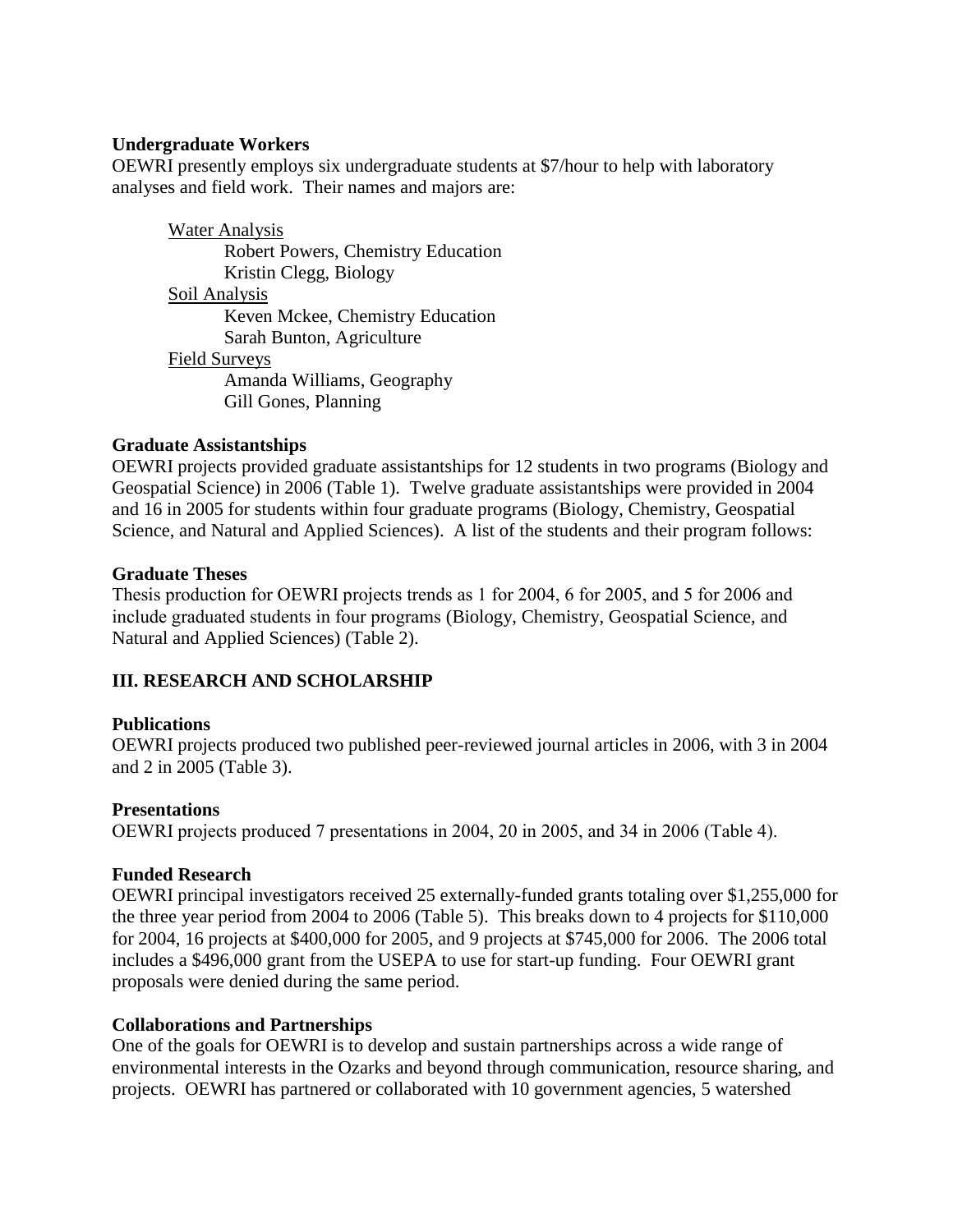groups, 4 universities, and 2 private firms (Table 6). In terms of on-campus collaboration, OEWRI has worked with 14 faculty from four departments and with three other MSU centers including the Center for Resource Planning and Management, Center for Archeological Research, and Bull Shoals Field Station (Table 6).

### **Research Promotion**

One of the main goals of OEWRI is to promote and initiate cooperative research projects in water and sediment quality. Three examples of promotion efforts by OEWRI in 2006 are described below:

1) Incentive grant with biology- OEWRI submitted a successful research incentive grant with John Steiert (Microbiology) and Paul Durham (Cell biology and Life Sciences) to the MSU administration to that will fund a bacterial typing instrument (iPCR) and supplies needed to run the laboratory. This instrument has wide application in biological sciences, but it planned that OEWRI will oversee a pilot study to use the new instrumentation to detect the sources of bacteria in Ozark springs and streams.

2) Precision agriculture initiative- OEWRI worked along side the Department of Agriculture and other departments at MSU to take the lead and craft a precision agriculture white paper to fund a remote sensing and GIS initiative to study and manage small-scale crop production in the central Ozarks through the MSU Fruit Experiment Station. While the proposal has yet to be successful, it was an attempt by OEWRI and the CNAS as a whole to work together to promote research at MSU.

3) Lincoln University environmental science forum- OEWRI took parting in two events sponsored by Lincoln University and the Army Research Office. The first event involved an environmental research workshop held at Ft. Leonard Wood on November 29-30, 2005. The second event was the Student Environmental Science Exploration Summit held at Lincoln University on May 15-19, 2006. Both of these events focused on bringing MSU and other Missouri university researchers together to develop research interests in the areas of military needs and to involve Lincoln University students in these projects as well as graduate school recruitment within Missouri in general.

# **Faculty and Student Awards**

In 2005, the director of OEWRI (Pavlowsky) was recognized at a home basketball game in the "Signature Bank Academic Spotlight" in honor of outstanding accomplishments by MSU faculty. Graduate assistants in the department of Biology won two "best paper" awards in 2005 and one in 2006 on topics dealing with OEWRI projects (Table 4). Graduate students working on OEWRI project won seven awards, 4 in 2005 and 3 in 2006 (Table 7).

# **IV. PUBLIC AFFAIRS AND COMMUNITY OUTREACH**

OEWRI has given seven public affairs presentations including 3 in 2006 (Table 8).

# **V. RESOURCE DEVELOPMENT**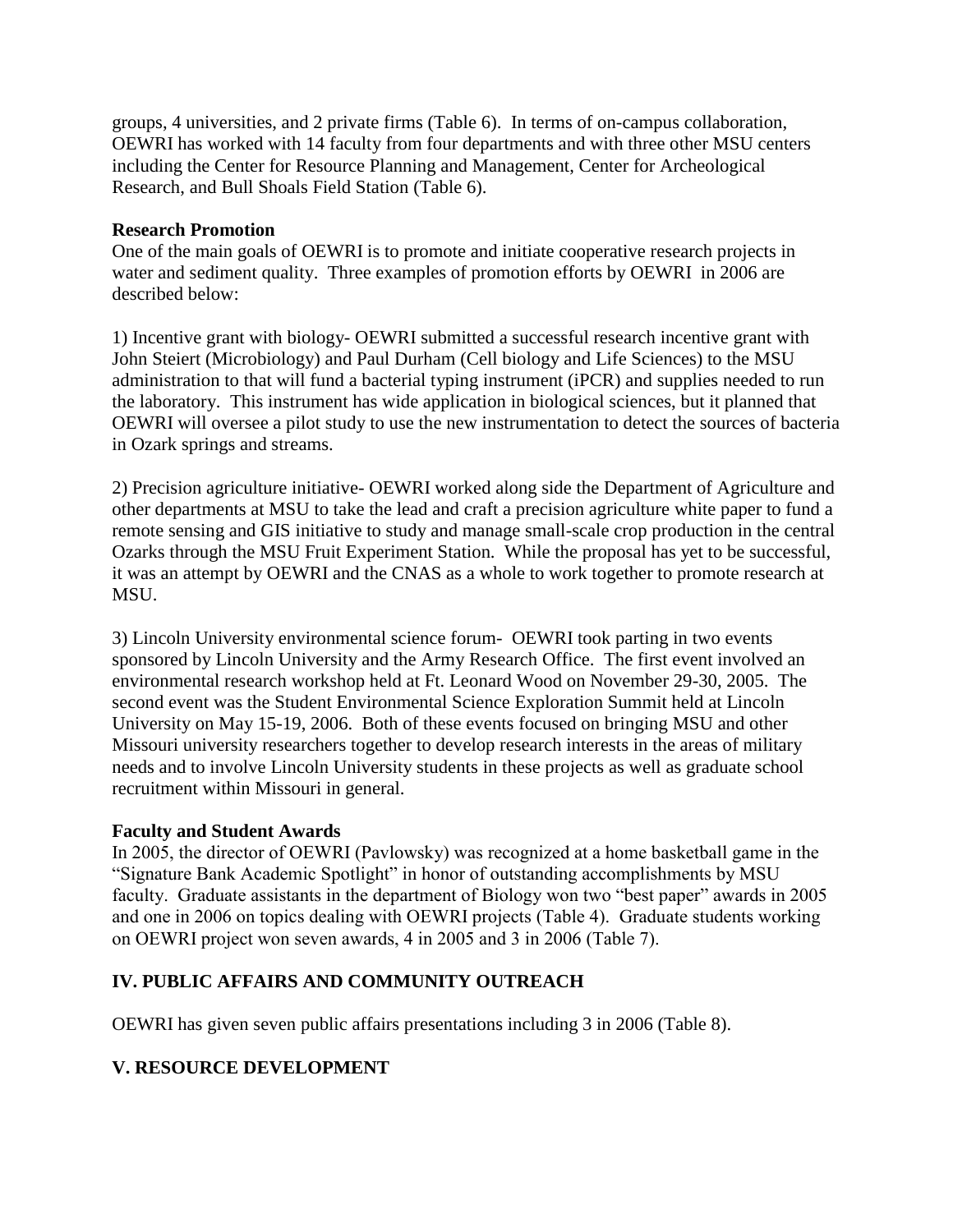### **Staff**

Two new staff members were hired in 2006. A new Project Supervisor, Heather Hoggard, was hired in late Fall 2006, replacing James Richburg who left the position. Richburg was hired in late Fall 2005 along with the other current Project Supervisor, Marc Owen. A Research Specialist, Derek Martin, was also hired in late Fall but started in early 2006. Presently, OEWRI has three full-time staff and a half-time director.

### **Fiscal/Budgets**

OEWRI is funded by an annual university budget of \$70,000 and external funds from grants and subcontracts.

### **Infrastructure**

OEWRI purchased new office furniture and benches for Temple 328 in early 2006 and Temple 343 in early 2007. New laboratory benches and cabinets were also put into Temple 125. Analytical instrumentation was also purchase by OEWRI. A Lachate nutrient analyzer (70k) was purchased for Temple 470. A CNS analyzer (40k) and laser particle sizer (60k) was purchased for Temple 125. It is planned for additional purchases of a portable XRF analyzer for soil samples and a Total inorganic carbon/Total organic carbon analyzer for water samples this Spring.

### **Start-up Funds**

A 500k appropriation by Senators Talent and Bond supported a grant from the U.S. EPA to fund general start-up activities for OEWRI. The grant has the following objectives:

1. Provide infrastructure and develop office and laboratory space;

2. Develop facilities, instrumentation, and capacity for scientific water and soil/sediment monitoring and analysis through phase 1 plan for acquisition of equipment and supplies for water and sediment quality activities;

3. Develop EPA-approved Quality Assurance Program Plans (QAPPs) and Standard Operating Procedures (SOPs) for all laboratory/analytical, field monitoring, and geospatial techniques to support phase 1 aims to support water and sediment analysis;

4. Inventory and network university-wide resources to provide water and soil/sediment quality monitoring and analytical services for contract work and to support collaborative efforts or matching funds for grants;

5. Develop and support environmental and water resource website services including data delivery and communication systems;

6. Develop active partnerships with environmental groups, government agencies, or other universities to develop and implement monitoring activities, research projects, or management plans aimed at improving watersheds in the Ozarks; and

7. Host and sponsor one water research and resources conference for the Ozarks region.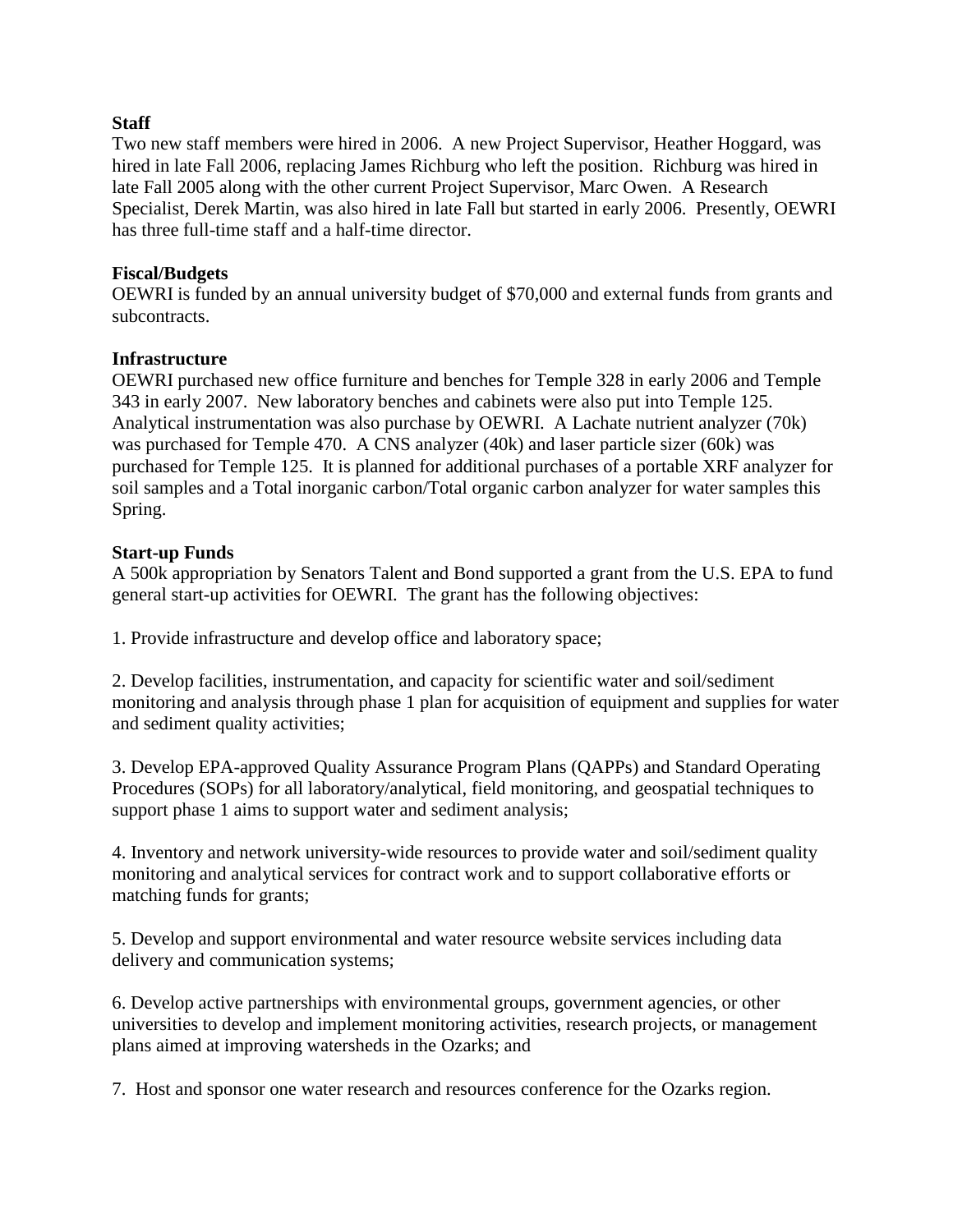#### *Table 1: Graduate Assistantship Production by OEWRI Projects (2004-2006)*

#### $2004 = 12$

Maya Williamson, Geospatial science Derek Martin, Geospatial science Ron Miller, Geospatial science Mark Bowen, Geospatial science Alyson Milhalenko, Geospatial science Aaron Nickolotsky, Geospatial science Briana Kaiser, Biology Ben Dodd, Biology Kim Medley, Biology Jeff Kimmons, Biology Alison Bellar, Biology Mary Krause, Chemistry

#### $2005 = 16$

Aaron Nickolotsky, Geospatial science Mark Gossard, Geospatial science Gopala Borchelt, Geospatial science Ron Miller, Geospatial science Maya Williamson, Geospatial science Derek Martin, Geospatial science Stacey Armstrong, Geospatial science Michael Addis, Natural and applied science Matt Peters, Geospatial science Jolen Bowers, Biology Briana Kaiser, Biology Ben Dodd, Biology Kim Medley, Biology Jeff Kimmons, Biology Alison Bellar, Biology Tim Davis, Applied and Natural Sciences

#### 2006=12

Gopala Borchelt, Geospatial science Stacey Armstrong, Geospatial science Arindam Mukhergee, Geospatial science Mark Gossard, Geospatial science Matt Peters, Geospatial science Brandi Gerik, Biology Jennifer Duzan, Biology Zachary Beussink, Biology Todd Fobian, Biology Jason Wolf, Biology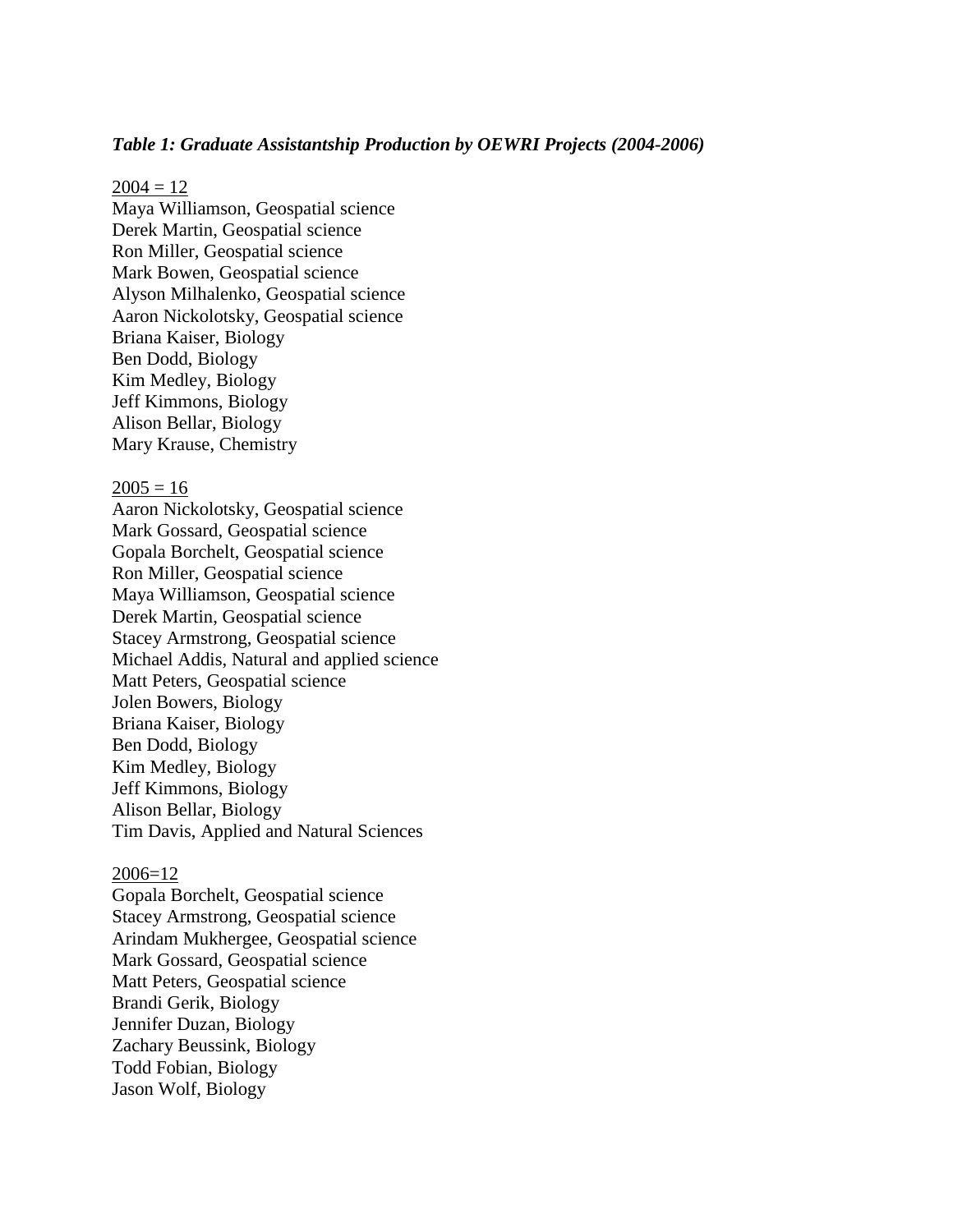Kelli Dickerson, Biology Jolen Bowers, Biology

# *Table 2: Master's Thesis Production by OEWRI Projects(2004-2006)*

### $2004=1$

Bowen, M., 2004, Consequences of Valley Mill Reservoir drainage and downstream water quality (resource planning)

# 2005=6

Rodgers, W., 2005, Mercury contamination of channel and floodplain sediments in Wilson Creek Watershed, Southwest Missouri (geospatial science )

Martin, D., 2005, Geospatial analysis of gravel bar deposition and channel migration within the Ozark National Scenic Riverways (geospatial science)

Nickolotsky, A., 2005, Step-pool morphology of a wilderness headwater stream of the Buffalo River, Arkansas (geospatial science)

Krause, M., 2005 Jordan creek baseline water quality project: development of analytical methods (chemistry)

Kaiser, B., 2005. The effects of glochidiosis on fish respiration. Master of Science, Missouri State University. (biology)

Dodd, B., 2005. Immune responses of host fish to the parasitic glochidia larvae of Unionid mussels. Master of Science, Missouri State University (biology)

# 2006=5

Miller, R., 2006, Nutrient loads and sources in the urbanized Jordan-Wilson Creek watershed (geospatial science)

Davis, T., 2006, Soil phosphorus levels in residential lawns and comparisons among four and land uses in Springfield, Missouri (natural and applied science)

Hunsinger-Nelson, T., 2006, Spatiotemporal patterns of transitional landscapes in the southwest Missouri Ozarks (geospatial science)

Woosley, R., 2006, Classification and Prediction of impervious surfaces in the Brush Creek Watershed, Missouri (geospatial science)

Bowers, J., 2006. Innate cross-immunity of host fish to the parasitic larvae of Unionid mussels. Master of Science, Missouri State University. (biology)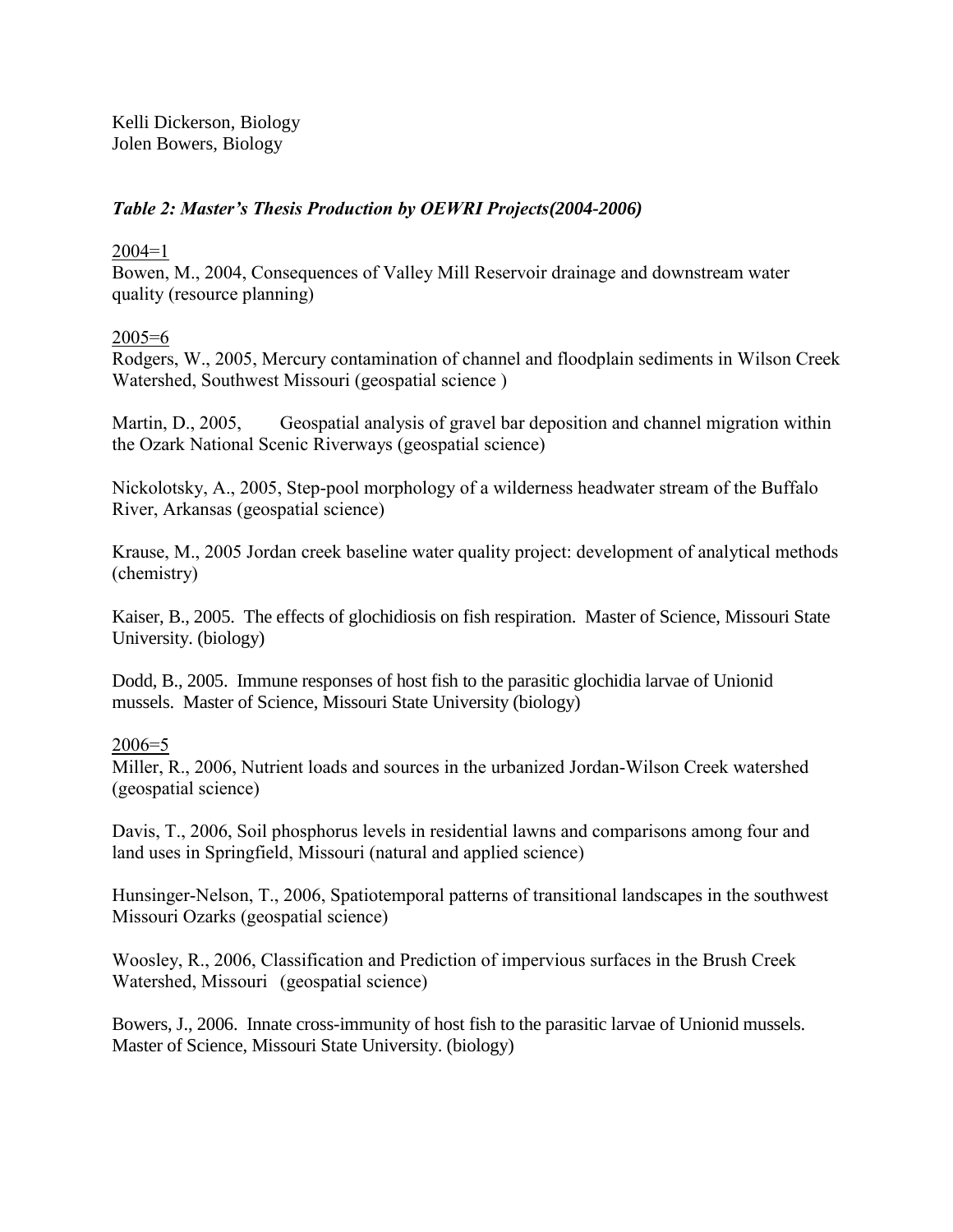# *Table 3: OEWRI Project Production of Peer-Reviewed Journal Articles(2004-2006)*

### $2004 = 3$

Horton, K., and R.T. Pavlowsky, 2004. *Assessment of recreation impacts on wilderness campsites, Mark Twain National Forest, Missouri:* In, K. Bricker and S.J. Millington (eds.), Proceedings of the 2004 Northeastern Recreation Research Symposium, March 28-30, 2004, Bolton Landing, New York*.* General Technical Report NE-326,USDA Forest Service, Northeastern Research Station.

Pavlowsky, R.T., 2004. *Urban impacts on Ozarks Streams:* In, Self Sustaining Solutions for Streams, Watersheds, and Wetlands, Proceedings of the September 2004 Conference, American Society of Agricultural Engineers.

S.A. Lecce, S.A., and R.T. Pavlowsky, 2004. *Spatial and Temporal Variations in the grain-size characteristics of historical floodplain deposits, Blue River, Wisconsin, USA*: Geomorphology 61(3/4):361-372.

### $2005 = 2$

Dodd, B.J., M.C. Barnhart, C.L. Rogers-Lowery, T.B. Fobian, and R.V. Dimock Jr. 2005. Crossresistance of largemouth bass to glochidia of unionid mussels. Journal of Parasitology 91(5):1064- 1073.

Ingersoll, C.M., M.C. Barnhart, and 20 others. 2005. Standard guide for conducting laboratory toxicity tests with freshwater mussels (E2455-05). ASTM International Annual Book of Standards Volume 11.05, West Conshohocken, PA. 51 pages.

### $2006 = 2$

Dodd, B.J., M.C. Barnhart, C. L. Rogers-Lowery, T.B. Fobian, and R.V. Dimock Jr. 2006. Persistence o acquired immunity of largemouth bass to glochidia of unionid mussels. Journal of Fish and Shellfish Immunity 21:473-484.

Barnhart, M.C. 2006. A compact system for rearing juvenile freshwater bivalves. Aquaculture 254:227-233. doi:10.1016/j.aquaculture.2005.08.028.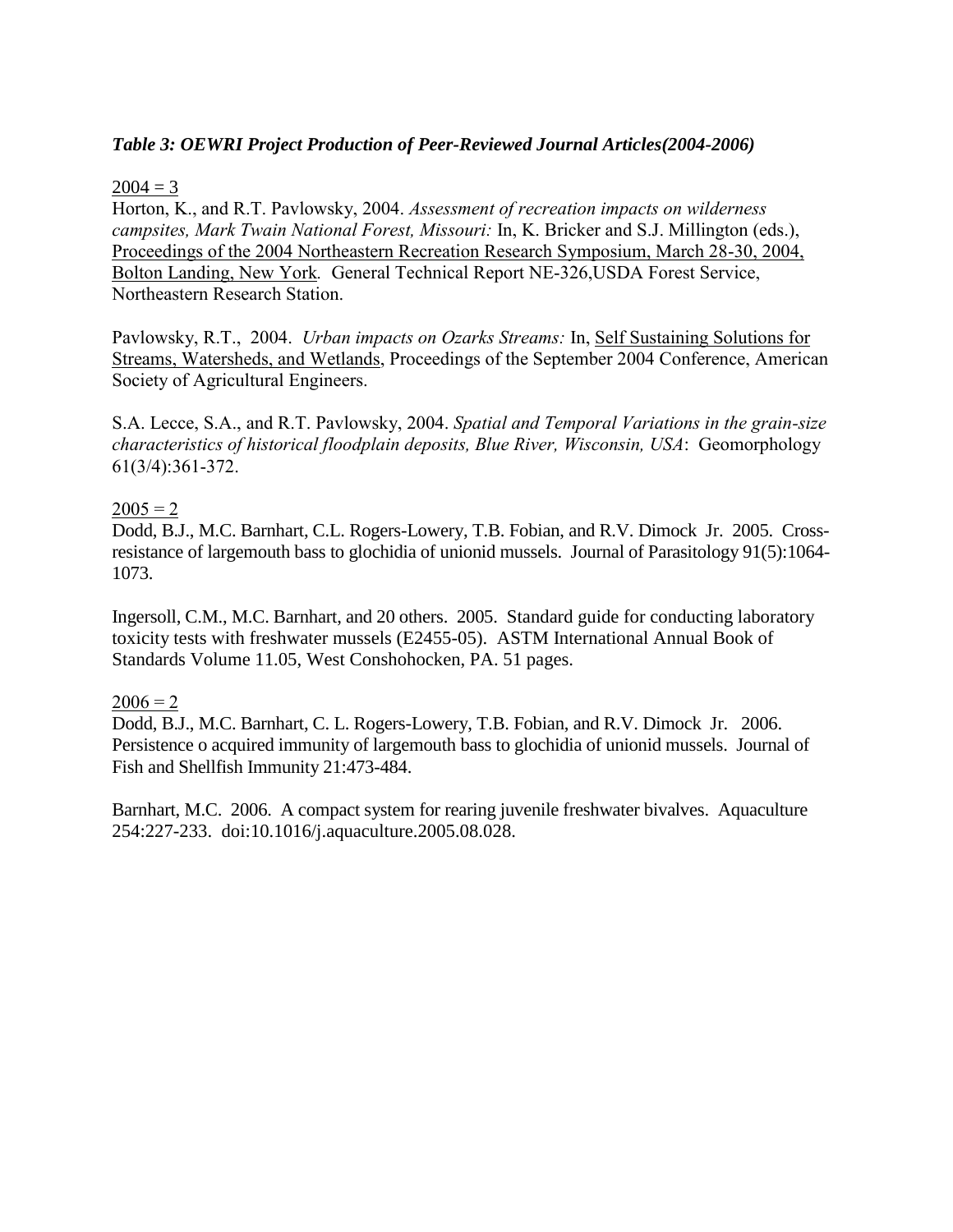### *Table 4: OEWRI Project Production of Conference Presentations 2004-2006.*

### $2004 = 7$

Rodgers,W., R.T. Pavlowsky, and J. Ritchie, 2004. *Mercury Distribution and source identification using geochemical surveys and cesium-137 dating of fluvial sediments.* Association of American Geographers Annual Meeting, Philadelphia, PA, March 13-19.

Pavlowsky, R.T., 2004. *Urban influence on Ozark stream channels.* Association of American Geographers Annual Meeting, Philadelphia, PA, March 13-19.

Shade, K., R.T. Pavlowsky, and Jerry Ritchie, 2004. *Historical water quality trends using the alluvial sedimentary record, Wilson Creek National Battlefield, Missouri.* Association of American Geographers Annual Meeting, Philadelphia, PA, March 13-19.

Horton, K., 2004. *Assessment of recreation impacts on wilderness campsites, Mark Twain National Forest, Missouri:* 16<sup>th</sup> Northeastern Recreation Research Symposium, March 28-30, 2004, Syracuse, NY.

Pavlowsky, R.T., 2004. *Urban impacts on Ozarks Streams:* Self Sustaining Solutions for Streams, Watersheds, and Wetlands Conference, American Society of Agricultural Engineers, September 12-15, 2004, Minneapolis, MN.

Havel, J.E., K.A. Medley, and R.G. Rhodes, 2004. Spatial distribution and dynamics of algae blooms in Table Rock Lake. Great Plains Limnologists, Springfield, Missouri.

Havel, J.E., and R.G. Rhodes, 2004. Spatial distribution and dynamics of algae blooms in Table Rock Lake, James River arm. Coordination Meeting, Missouri Department of Natural Resources, Springfield, Missouri.

# $2005 = 20$

Rodgers, W and R.T. Pavlowsky, 2005. *Sources and history of mercury contamination in channel and bank sediments of Wilson Creek and its tributaries, Springfield, MO*: Missouri Natural Resource Conference, February 2-4, Tan-Tar-A Resort, Osage beach, Mo.

Pavlowsky, R.T., and M. Bowen, 2005. *Within-reach variability of Ozark stream morphology.* Association of American Geographers Annual Meeting, Denver, CO, April 5-9.

Havel, J.E., and K.A. Medley, 2005. Zooplankton as bioindicators: diversity and abundance in the Missouri River. Great Plains Limnologists, Lawrence Kansas (2005).

Jack, J. D., K. A. Medley, and J.E. Havel, 2005. Zooplankton as potential indicators of biotic condition in large rivers. Ohio River Basin Consortium, Louisville, Kentucky (2005)

Medley, K.A., J.E. Havel, and J.D. Jack, 2005. Zooplankton as potential indicators of biotic condition in large rivers. North American Benthological Society, New Orleans, Louisiana.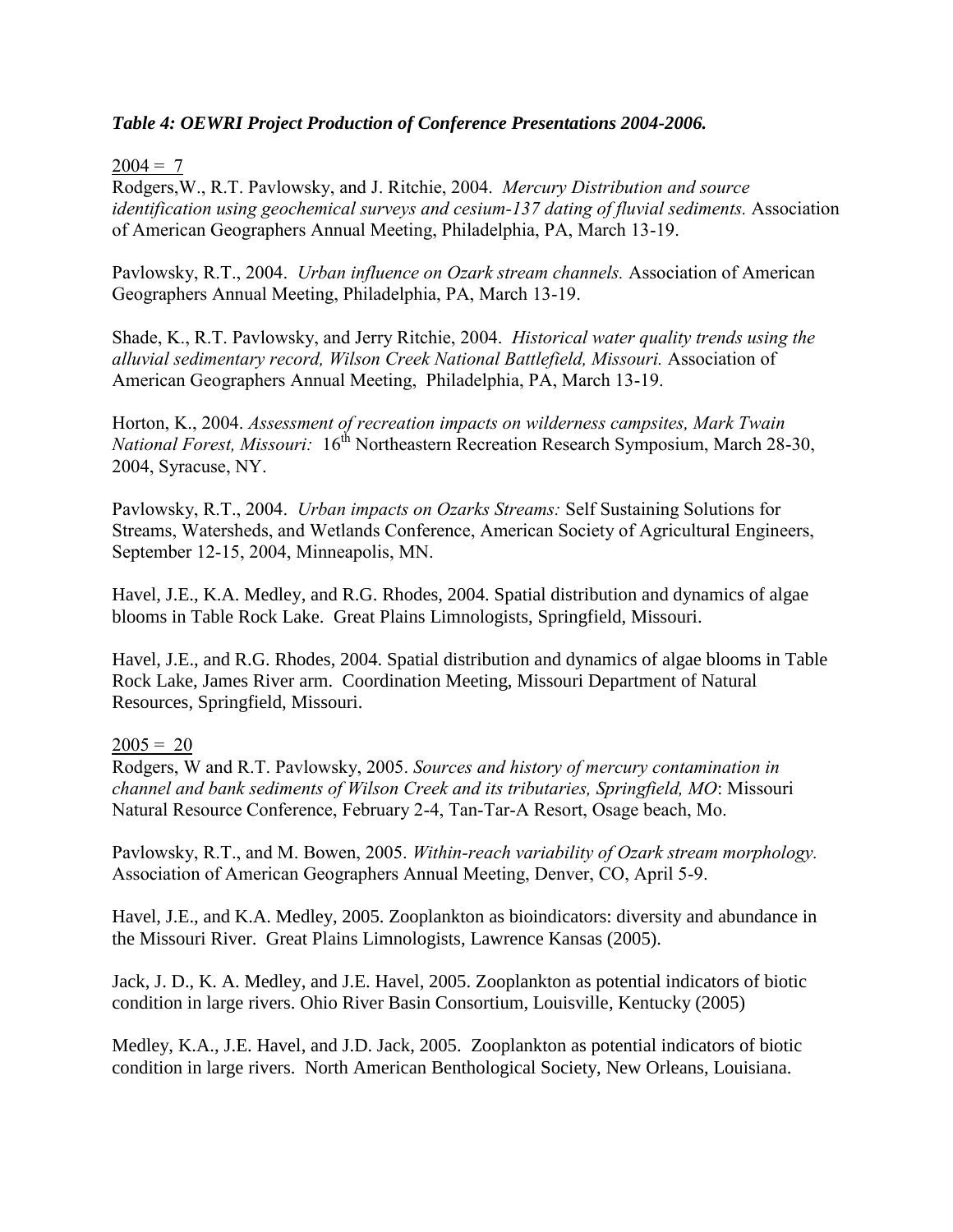Barnhart, M. C. 2005. Host use and host abuse among the Unionidae. University of Michigan, Michigan Museum of Zoology. **INVITED**

Barnhart, M. C. 2005. Overview of North American freshwater mussels. U. S. Environmental Protection Agency Mussel Toxicity Testing Workshop, Chicago IL, 8/23-24. **INVITED**

Kaiser, Brianna and M. C. Barnhart. 2005. Effects of hypoxia on Unionid mussels. U. S. Environmental Protection Agency Mussel Toxicity Testing Workshop, Chicago IL, 8/23-24. **INVITED**

Barnhart, M. C. 2005. Extinction and the life history of unionid bivalves. Symposium: From Development to extinction: Molluscan Neontology and Paleontology. Joint Conference of the American Malacological Society and the Western Society of Malacologists, Asilomar, CA **INVITED**

Barnhart, M.C. and B. Roston. 2005. Host infection strategy of the snuffbox mussel, *Epioblasma triquetra*. 2005. Platform, Biennial Symposium of the Freshwater Mollusc Conservation Society, St. Paul MN.

Kaiser, B.E. and M.C. Barnhart. 2005. The effects of glochidiosis on fish respiration. Platform, Biennial Symposium of the Freshwater Mollusc Conservation Society, St. Paul MN.

Dodd, B.J., M.C. Barnhart, C. Rogers-Lowery, T. Fobian, R.V. Dimock 2005. Persistence of acquired resistance of largemouth bass to glochidia of a unionid mussel. Poster, Biennial Symposium of the Freshwater Mollusc Conservation Society, St. Paul MN. *BEST STUDENT POSTER AWARD*.

Dodd, B.J., M.C. Barnhart, C. Rogers-Lowery, T. Fobian, R.V. Dimock 2005. Cross-resistance of largemouth bass to glochidia of unionid mussels. Platform, Biennial Symposium of the Freshwater Mollusc Conservation Society, St. Paul MN

Serb, J.M., M. C. Barnhart, and J.L. Harris. 2005. Identifying new populations of the endangered winged mapleleaf *Quadrula fragosa* using molecules and morphology. Platform, Biennial Symposium of the Freshwater Mollusc Conservation Society, St. Paul MN

Bringolf, R. B., M.C. Barnhart et al. 2005. Assessing the hazards of current use pesticides to early life stages of native freshwater mussels. Platform, Biennial Symposium of the Freshwater Mollusc Conservation Society, St. Paul MN.

Wang, N., T. Augsberger, C. Barnhart et al. 2005. Developing standardized guidance for conducting toxicity tests with the early life-stages of freshwater mussels. Platform, Biennial Symposium of the Freshwater Mollusc Conservation Society, St. Paul MN.

Barnhart, M.C. 2005. Culture methods for native freshwater mussels: How to make buckets of muckets. Joint meeting, Mid-Continent Warmwater Fish Culture Workshop and Missouri Aquaculture Association. Blue Springs, MO. **INVITED**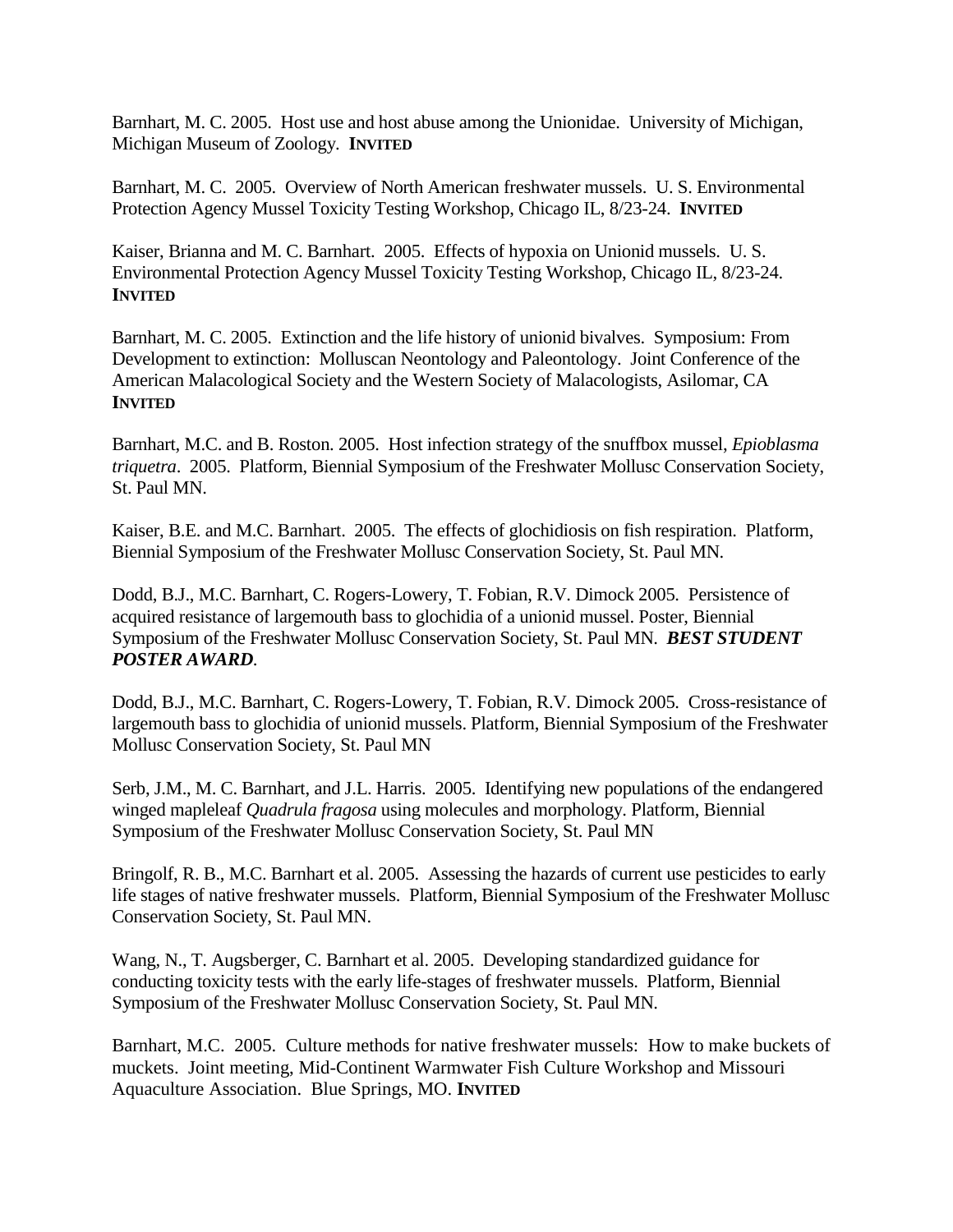Barnhart, Chris, Kenda Flores, and Rob Pulliam. 2005. Buried treasure: the conservation significance of native mussels. Platform presentation, Missouri Natural Resources Conference, Lake Ozark, MO.

Kaiser, Brianna, and Chris Barnhart. 2005. The effects of glochidiosis on fish respiration. Platform presentation, Missouri Natural Resources Conference, Lake Ozark, MO. *BEST STUDENT PRESENTATION AWARD*, MO Chapter, American Fisheries Society.

Fobian, Todd, Ben Dodd, and Chris Barnhart. 2005. Cross-resistance of host fish to several species of mussel glochidia. Platform presentation, Missouri Natural Resources Conference, Lake Ozark, MO.

### $2006 = 34$

Borchelt, G., and R.T. Pavlowsky, 2006. *Nutrient concentrations during baseflow conditions in rivers within the upper White River Basin:* Missouri Natural Resource Conference, February 1-3, Tan-Tar-A Resort, Osage beach, Mo.

Davis, T., and R.T. Pavlowsky, 2006. *Soil phosphorus levels in residential lawns in Springfield, Missouri: comparisons with other turfgrass systems:* Missouri Natural Resource Conference, February 1-3, Tan-Tar-A Resort, Osage beach, Mo.

Gray, J., and R.T. Pavlowsky, 2006. *Geomorphic assessment and restoration of a small urban Ozark stream:* Missouri Natural Resource Conference, February 1-3, Tan-Tar-A Resort, Osage beach, Mo.

Gossard, M., and R.T. Pavlowsky, 2006. *Geomorphic assessment and restoration plan for the Ward Branch restoration prject, Springfield, Missouri:* Missouri Natural Resource Conference, February 1-3, Tan-Tar-A Resort, Osage beach, Mo.

Pavlowsky, R.T., 2006. *Geomorphic assessment and restoration plans for the Ward Branch Restoration Project, Springfield*, Missouri: Association of American Geographers Annual Meeting, Chicago, IL, March 7-11.

Borchelt, G., and R.T. Pavlowsky, 2006. *Nutrient concentrations in streams and their relationship to geology and land-use in the Upper White River Basin:* Association of American Geographers Annual Meeting, Chicago, IL, March 7-11.

Armstrong, S., and R.T. Pavlowsky, 2006. *Detention basin influence on Ozarks stream stability:* Association of American Geographers Annual Meeting, Chicago, IL, March 7-11.

Armstrong, S., R.T. Pavlowsky, and M. Owen, 2006. *Geomorphological History and Analysis of an Urbanizing Karst Catchment.* 37<sup>th</sup> Binghamton Geomorphology Symposium on The Human Role in Changing Fluvial Systems, October 20-22, Columbia, SC.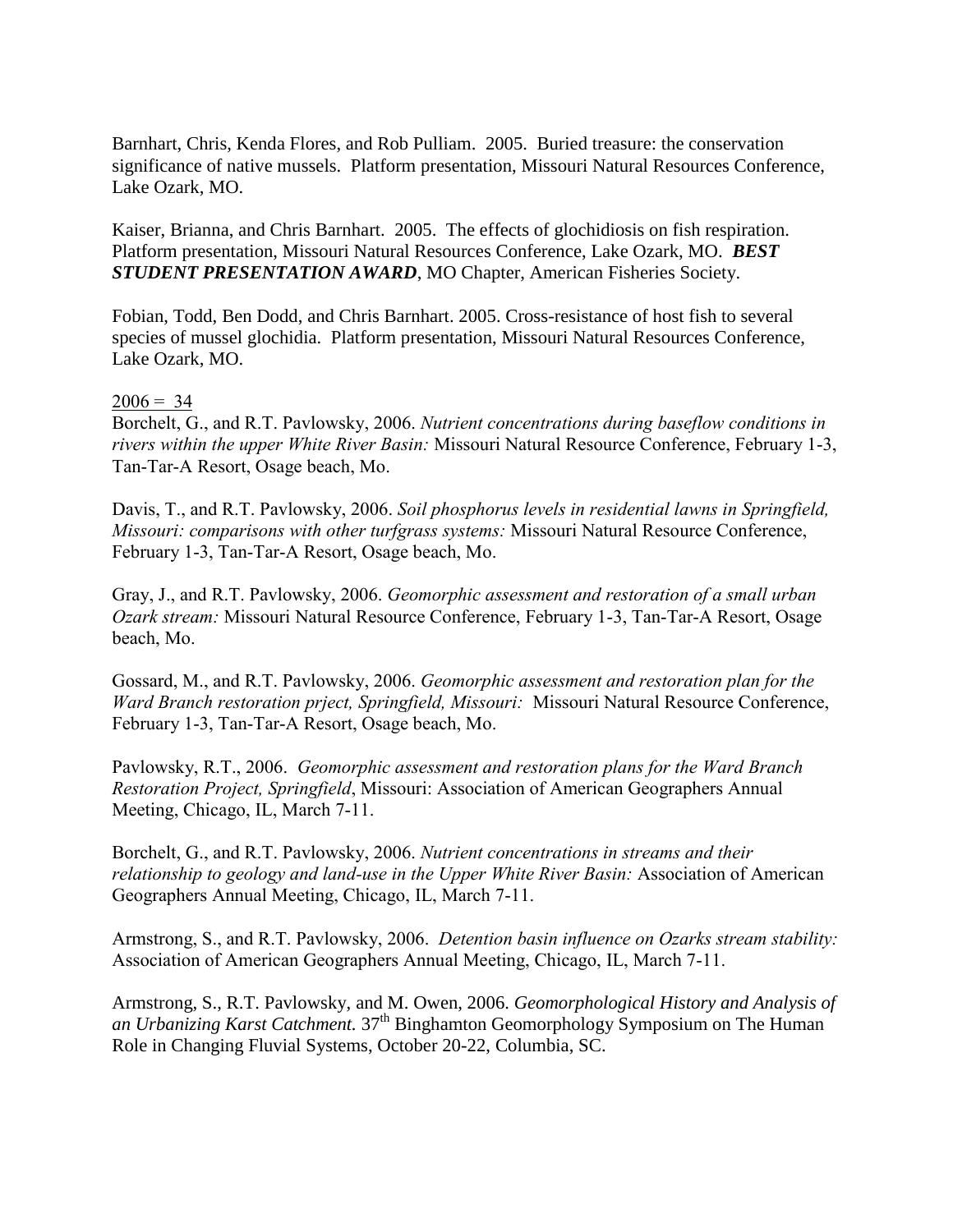Gossard, M.A., R.T. Pavlowsky, and M.R. Owen, 2006. *Sediment budget approach to evaluate urban-related instability in an Ozark Stream.* 37<sup>th</sup> Binghamton Geomorphology Symposium on The Human Role in Changing Fluvial Systems, October 20-22, Columbia, SC.

Lecce, S.A., R.T. Pavlowsky, and G.J. Schlomer, 2006. *Mercury contamination of floodplain sediments from historic gold mining in North Carolina:*  $37<sup>th</sup>$  Binghamton Geomorphology Symposium on The Human Role in Changing Fluvial Systems, October 20-22, Columbia, SC.

Schlomer, G.J., R.T. Pavlowsky, and S.A. Lecce, 2006. Use of gold mining-related mercury in geochemical profiles to investigate timing and rates of historical floodplain sedimentation in the North Carolina Piedmont.  $37<sup>th</sup>$  Binghamton Geomorphology Symposium on The Human Role in Changing Fluvial Systems, October 20-22, Columbia, SC.

Bukaveckas, P.A, J.E. Havel, et al., 2006. Zooplankton communities and chemical properties of suspended particulate matter as tools for river monitoring and assessment. EPA EMAP, Duluth, Minnesota.

Havel, J.E., 2006. Diversity and abundance of zooplankton in the Missouri River. Great Plains Limnologists, Konza Prairie, Kansas

Dickerson, K.R., and J.E. Havel, 2006. Zooplankton swimming behavior and refuge use in flowing water. Great Plains Limnologists, Konza Prairie, Kansas

Havel, J.E., K.A. Medley, and K.D. Dickerson, 2006. Longitudinal trends in zooplankton communities in the Missouri River. Ecological Society of America, Memphis, Tennessee.

Levchuk, A, J.E. Havel, J. Jack, K.A. Medley, and J. Chick, 2006. . Effects of mesh size on density estimates of copepods, cladocerans, and rotifers. Ecological Society of America, Memphis, Tennessee.

Medley, K.A., K.D. Dickerson, and J.E. Havel, 2006. Downstream turnover of zooplankton communities in the Missouri River. North American Benthological Society, Anchorage, Alaska

Havel, J.E., and K.A. Medley, 2006. Zooplankton diversity and density: Missouri River, 2004- 2005. EMAP-GRE Working Group, Alton, Illinois

Medley, K.A., and J.E. Havel, 2006. Effects of fish presence, hydroperiod, and flooding on pond zooplankton communities in a reservoir floodplain. Missouri Natural History Conference, Lake of the Ozarks

Chick, J.H., J.E. Havel, J. Jack, K.A. Medley, and A. Levchuk, 2006. Analysis of EMAP Great Rivers Zooplankton Data: Update and Preliminary Results. Environmental Protection Agency, Reference Conditions meeting, Cincinatti, Ohio.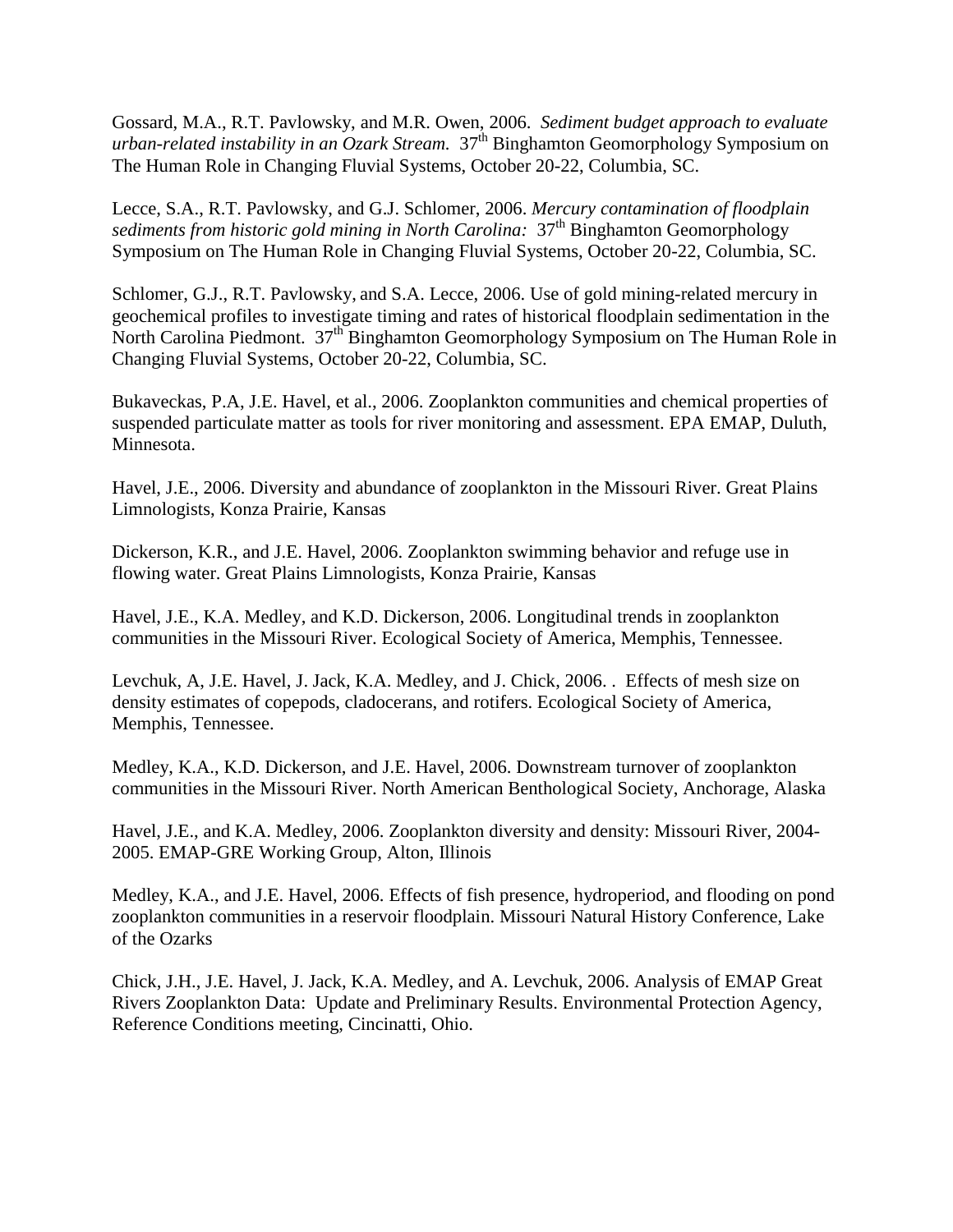Barnhart, M. C. 2006. Progress in the captive culture and toxicology of freshwater mussels. Society for Environmental Toxicology and Chemistry, Asia Pacific 2006: Growth with a limit, Beijing, China.

Barnhart, M. C. 2006. Progress in the captive culture and toxicology of freshwater mussels. Freshwater Fisheries Research Center, Wuxi, China

Barnhart, M. C. 2006. Progress in the captive culture and toxicology of freshwater mussels. Shanghai Fisheries Institute, Shanghai, China

Barnhart, M. C. 2006. Research on native mussels at Missouri State University. Kansas Mussel Workshop, Missouri State University, July 12.

Barnhart, M. C. 2006. Introduction to native mussels. Missouri Stream Team Workshop, Meramec State Park, July 29-30.

Kaiser, Brianna and Barnhart, Chris. 2006. Effects of hypoxia on brood survival in the freshwater mussel, *Venustaconcha ellipsiformis*. Society for Environmental Toxicology and Chemistry. Columbia, MO. *BEST STUDENT POSTER AWARD*.

Barnhart, M. C. and Ning Wang. 2006. Overview of the toxicology of North American freshwater mussels. Symposium, Emerging Trends in Ecotoxicology. Society of Environmental Toxicology and Chemistry. Columbia, MO 5/22/06 **INVITED PLENARY**

Barnhart, M. C. 2006. What the heck is a Neosho mucket, and why should I care? USDA NRCS Area IV Meeting, Springfield, MO April 27 **INVITED**

Barnhart, M. C. 2006. Methods for the propagation of native freshwater mussels. Biennial Workshop of the Freshwater Mollusk Conservation Society, Columbus Zoo, Columbus OH. **INVITED**

Bowers, J. and M. C. Barnhart. 2006. Competition and interference among the parasitic larvae of freshwater mussels. Poster presentation, Missouri Natural Resources Conference, Lake Ozark, MO.

Kaiser, Brianna, K. and M. C. Barnhart. 2006. Effects of hypoxia on juvenile freshwater mussels. Mollusk Conservation and Management Workshop, Missouri Natural Resources Conference, Lake Ozark, MO. **INVITED**

Fobian, T. and M. C. Barnhart. 2006. Reproductive biology of the rabbitsfoot mussel, *Quadrula cylindrica*, in the Black and Arkansas River systems. Mollusk Conservation and Management Workshop, Missouri Natural Resources Conference, Lake Ozark, MO. **INVITED**

Barnhart, M. C. 2006. Progress in Methods for Culturing Native Freshwater Mussels. Mollusk Conservation and Management Workshop, Missouri Natural Resources Conference, Lake Ozark, MO. **INVITED**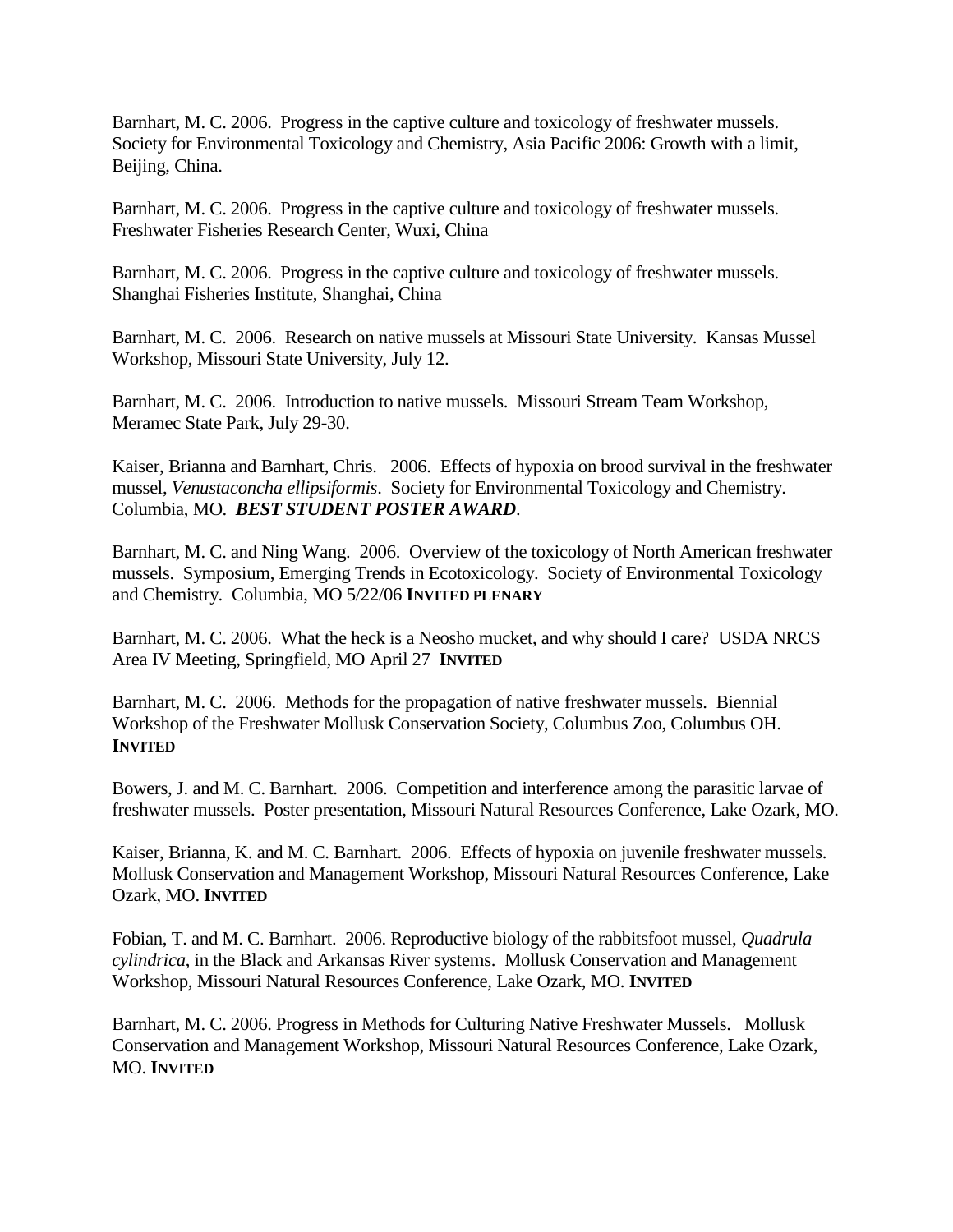Barnhart, M. C. 2006. Host use and host abuse in the Unionidae. University of Oklahoma, Department of Zoology. **INVITED**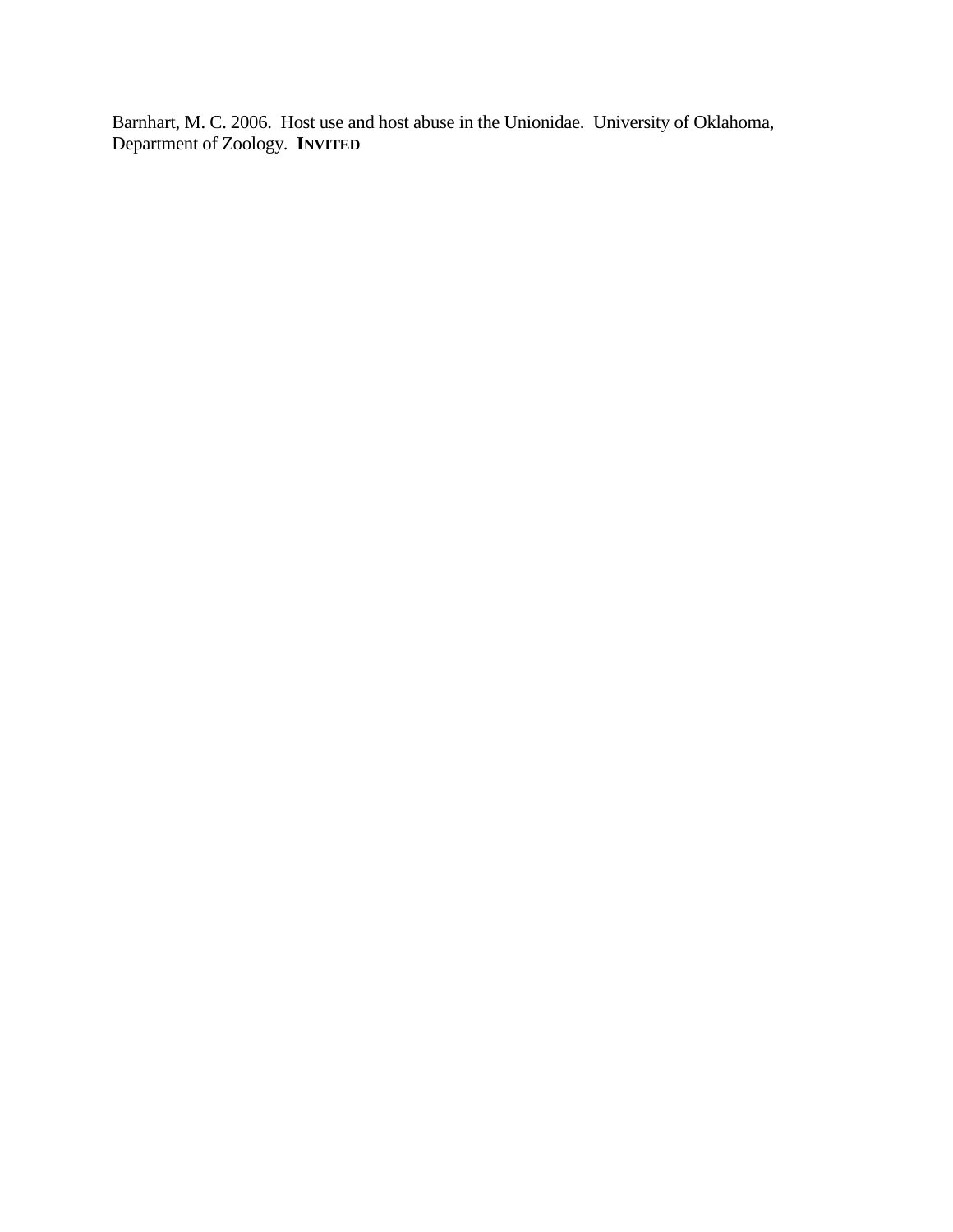#### **Table 5: OEWRI's Externally-funded Grants for 2004, 2005, and 2006 (total= \$1,255,770)**

| <b>Principle Investigator(s)</b>                               | <b>Funding Agency</b>                            | <b>Title</b>                                                                                                                | <b>Source</b> | Date     | Award<br>$($ \$) |
|----------------------------------------------------------------|--------------------------------------------------|-----------------------------------------------------------------------------------------------------------------------------|---------------|----------|------------------|
|                                                                |                                                  |                                                                                                                             |               |          |                  |
| 2004= \$110,203<br>1) Pavlowsky, R                             | <b>National Park Service</b>                     | National Park Service-Heartland Network physical habitat assessment<br>protocol                                             | Federal       | 09/01/03 | 68,977           |
| 2) Pavlowsky, R                                                | EPA/DNR via Watershed Committee of the<br>Ozarks | Valley Water Mill restoration project (319)                                                                                 | Federal       | 10/01/03 | 11,726           |
| 3) Barnhart, M.C.                                              | U.S. Fish & Wildlife Service                     | A search for Epioblasma forentina curtisi                                                                                   | Federal       | 08/13/04 | 25,000           |
| 4) Barnhart, C                                                 | U.S. Fish & Wildlife Service                     | Host Fish Requirements of the Winged Mapleleaf Mussel in the<br><b>Ouachita and Bourbeuse river Systems</b>                 | Federal       | 09/17/04 | 4,500            |
|                                                                |                                                  |                                                                                                                             |               |          |                  |
| 2005=\$400,338<br>5) Pavlowsky, R; Biagioni, R<br>& Cammack, R | EPA via Upper White River Basin Foundation       | Geospatial database and baseline water quality for the Upper White<br>River Basin, MO and AR                                | Federal       | 01/12/05 | 53,893           |
| 6) Pavlowsky, B                                                | EPA/DNR via Greene County                        | Ward Branch channel and water quality monitoring 319 (I)                                                                    | Federal       | 01/31/05 | 16,970           |
| 7) Havel, J                                                    | EPA/USGS via INHS                                | Analyses of zooplankton samples from the Missouri River and its<br>mainstream reservoirs                                    | Federal       | 02/22/05 | 170,000          |
| 8) Barnhart, MC                                                | <b>US ACE</b>                                    | Propagation of the Endangered Freshwater Mussel, Potamilus Capax                                                            | Federal       | 05/19/05 | 9,468            |
| 9) Moskal, LM                                                  | <b>MDC</b>                                       | Geovisualization of urban growth in the Brush Creek Watershed                                                               | <b>State</b>  | 07/18/05 | 9,269            |
| 10) Pavlowsky, R                                               | Watershed Committee of the Ozarks                | South Dry Sac River channel assessment in the Valley Water Mill area                                                        | Non-Profit    | 07/21/05 | 9,576            |
| 11) Barnhart, MC                                               | US FWS                                           | Host Fish Requirements and genetic Relationships of the Rabbitsfoot<br>Mussel in the Black and Upper Arkansas River Systems | Federal       | 08/01/05 | 20,000           |
| 12) Cammack, R                                                 | <b>Greene County</b>                             | Geospatial science development of Greene County Planning and<br>Zoning                                                      | County        | 08/03/05 | 25,356           |
| 13) Barnhart, M.C.                                             | U.S. Environmental Protection Agency             | Effects of hypoxia on freshwater mussels                                                                                    | Federal       | 09/12/05 | 64,985           |
| 14) Pavlowsky, R                                               | EPA/DNR via Greene County                        | Ward Branch channel and water quality monitoring 319 (II)                                                                   | <b>State</b>  | 09/14/05 | 15,275           |
| 15) Gouzie, D                                                  | Watershed Committee of the Ozarks                | Missouri speleological file indexing                                                                                        | Non-profit    | 12/07/05 | 5,546            |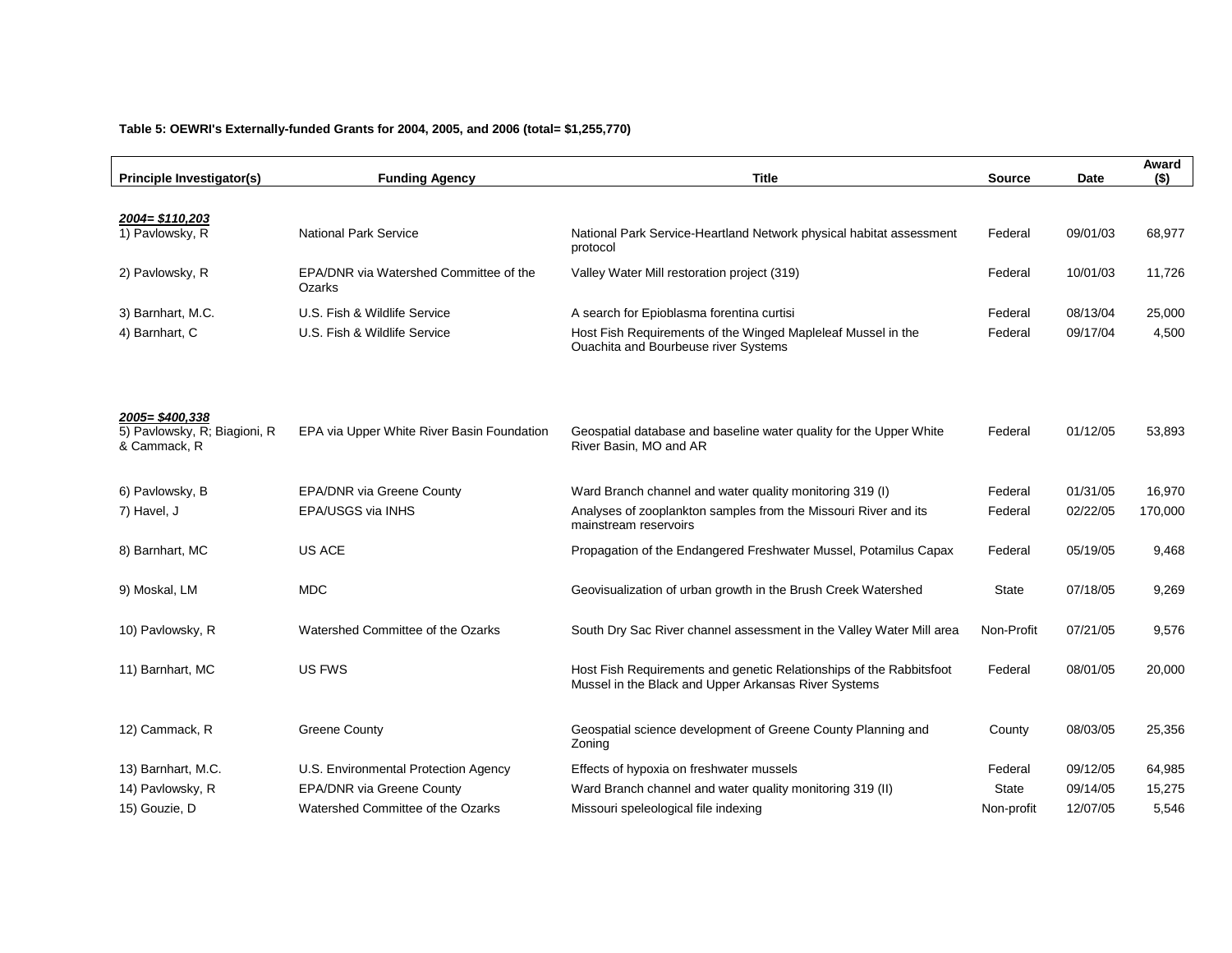| 16) Pavlowsky, R                               | Partnership MSU-USGS                                       | Memo of Understanding between MSU and USGS-MCGSC                                                                      | Federal      | 12/13/05 | 0       |
|------------------------------------------------|------------------------------------------------------------|-----------------------------------------------------------------------------------------------------------------------|--------------|----------|---------|
|                                                |                                                            |                                                                                                                       |              |          |         |
| 2006= \$745,238<br>17) Cammack, R              | <b>Greene County</b>                                       | Geospatial science development of Greene County Planning and<br>Zoning                                                | County       | 01/25/06 | 31,864  |
| 18) Pavlowsky, R                               | U.S. Environmental Protection Agency                       | Ozarks Environmental and Water Resources Institute at MSU-Phase 1<br>Start-up Funding                                 | Federal      | 03/09/06 | 496,000 |
| 19) Rhodes, R                                  | Virginia Department of Game and Inland<br><b>Fisheries</b> | Assessment of phytoplankton abundance in water supplied for mussel<br>production                                      | <b>State</b> | 03/14/06 | 4,000   |
| 20) Pavlowsky, R; Steiert, J;<br>Gouzie, D     | James River Basin Partnership                              | Finley Creek water quality baseline study-Phase 1                                                                     | Non-profit   | 03/27/06 | 6,757   |
| 21) Pavlowsky, R                               | EPA/UWRBF via Bull Shoals Fieldstation                     | Nutrient analysis for Beaver Creek water quality monitoring                                                           | Federal      | 05/15/06 | 6,688   |
| 22) Pavlowsky, R                               | <b>EPA/ERC via MEC Water Resources</b>                     | SW Missouri Water Quality Improvement (GAP)                                                                           | Federal      | 09/05/06 | 108,500 |
| 23) Pavlowsky, R                               | EPA/DNR via James River Basin Partnership                  | Stormwater runoff in the James River Watershed 319                                                                    | Federal      | 09/11/06 | 69,910  |
| 24) Pavlowsky, R                               | EPA via CRPM/SMCOG                                         | Bennett Spring State Park area: Planning for wastewater treatment<br>and water quality education (404b)               | Federal      | 10/15/06 | 6,470   |
| 25) Pavlowsky, R                               | <b>EPA/DNR via Greene County</b>                           | Ward Branch channel and water quality monitoring 319 (III)                                                            | Federal      | 12/19/06 | 15,049  |
| <b>Denied Proposals</b>                        |                                                            |                                                                                                                       |              |          |         |
| 1) Pavlowsky, R                                | University of Missouri-Columbia                            | Improving water quality in the Finley River Watershed - a high priority<br>watershed in southwest Missouri            | State        | FY 2004  | 70,000  |
| 2) Pavlowsky, R                                | U.S. Department of Agriculture                             | Flat Creek USDA 406 monitoring project                                                                                | Federal      | FY 2004  | 87,461  |
| 3) Pavlowsky, R                                | U.S. Environmental Protection Agency                       | Finley River urban water quality 310 project                                                                          | Federal      | FY 2004  | 67,410  |
| 4) Evans, K; Mickus, K;<br>Miller, J; Rovey, C | <b>National Science Foundation</b>                         | Weaubleau-Osceola impact studies (WISP): A multidisciplinary effort<br>to explore a newly discovered impact structure | Federal      | FY 2005  | 572,132 |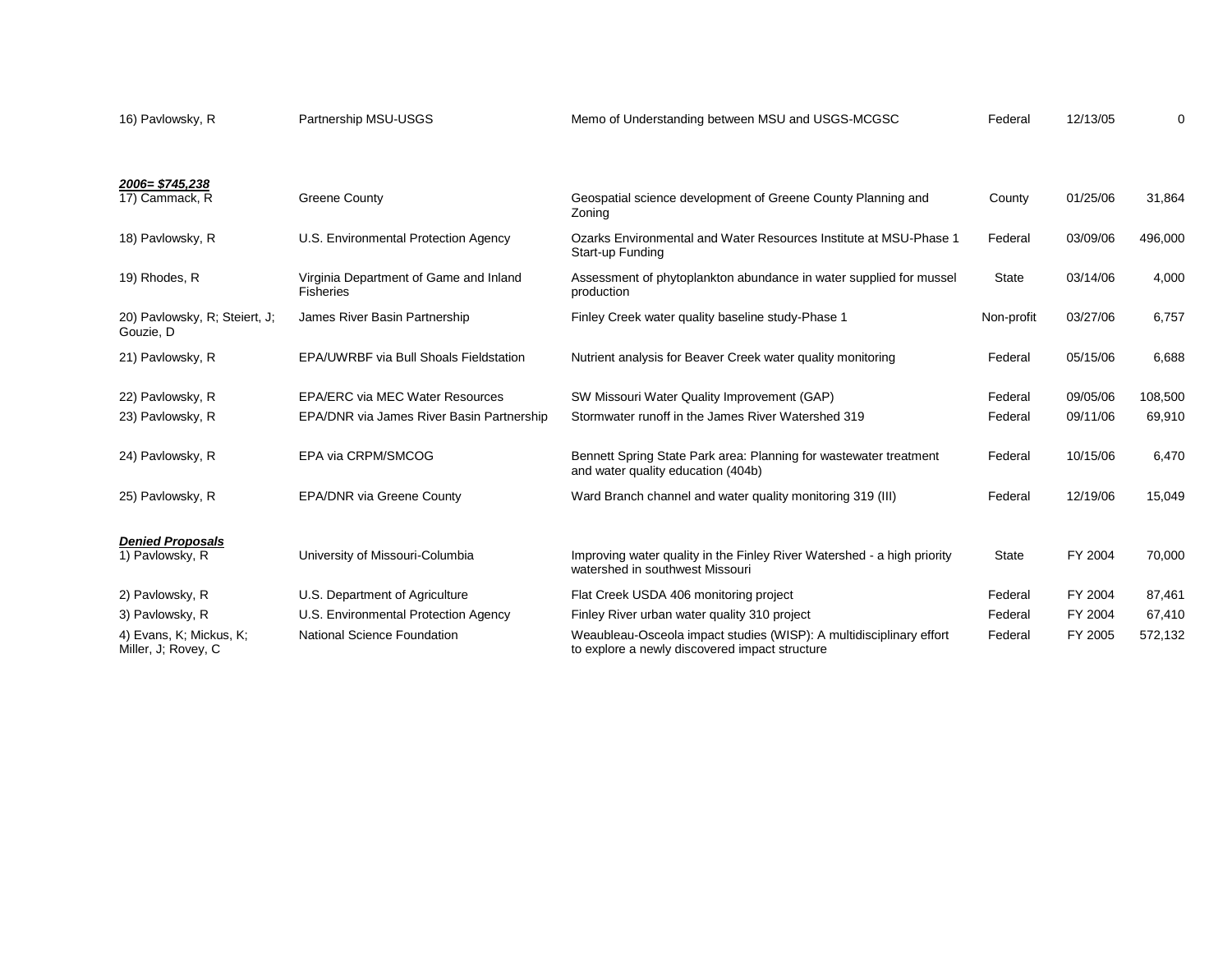#### *Table 6: OEWRI Research Collaborators*

(C indicates some type of formal contract was established between OEWRI and the listed partner)

Groups Watershed Committee of the Ozarks (C) James River Basin Partnership (C) Upper White River Basin Foundation (C) Table Rock Lake, Inc. Environmental Resource Coalition (flow through)

Government Agencies Environmental Protection Agency (C) Missouri Department of Natural Resources (C) Missouri Department of Conservation Greene County, Missouri (C) City of Springfield, Missouri (C) National Park Service, Heartland Network (C) National Resources Conservation Service Southern Missouri Water Quality Project USGS-Mid Continent Geographic Science Center (C) U.S. Fish and Wildlife Service (C)

Universities University of Missouri-Columbia Lincoln University University of Arkansas (C) East Carolina University (C)

Private MEC Water Resources (C) Olsson Associates (C)

Missouri State University Center for Archaeological Research (C) Center for Resources Planning and Management (C) Bull Shoals Field Station (C)

Faculty at MSU Doug Gouzie, Geology (C) Xin Miao, Geography Jun Luo, Geography Diane May, Planning (C) Russ Rhodes, Biology (C) John Havel, Biology (C) Dan Beckman, Biology Chris Barnhart, Biology (C)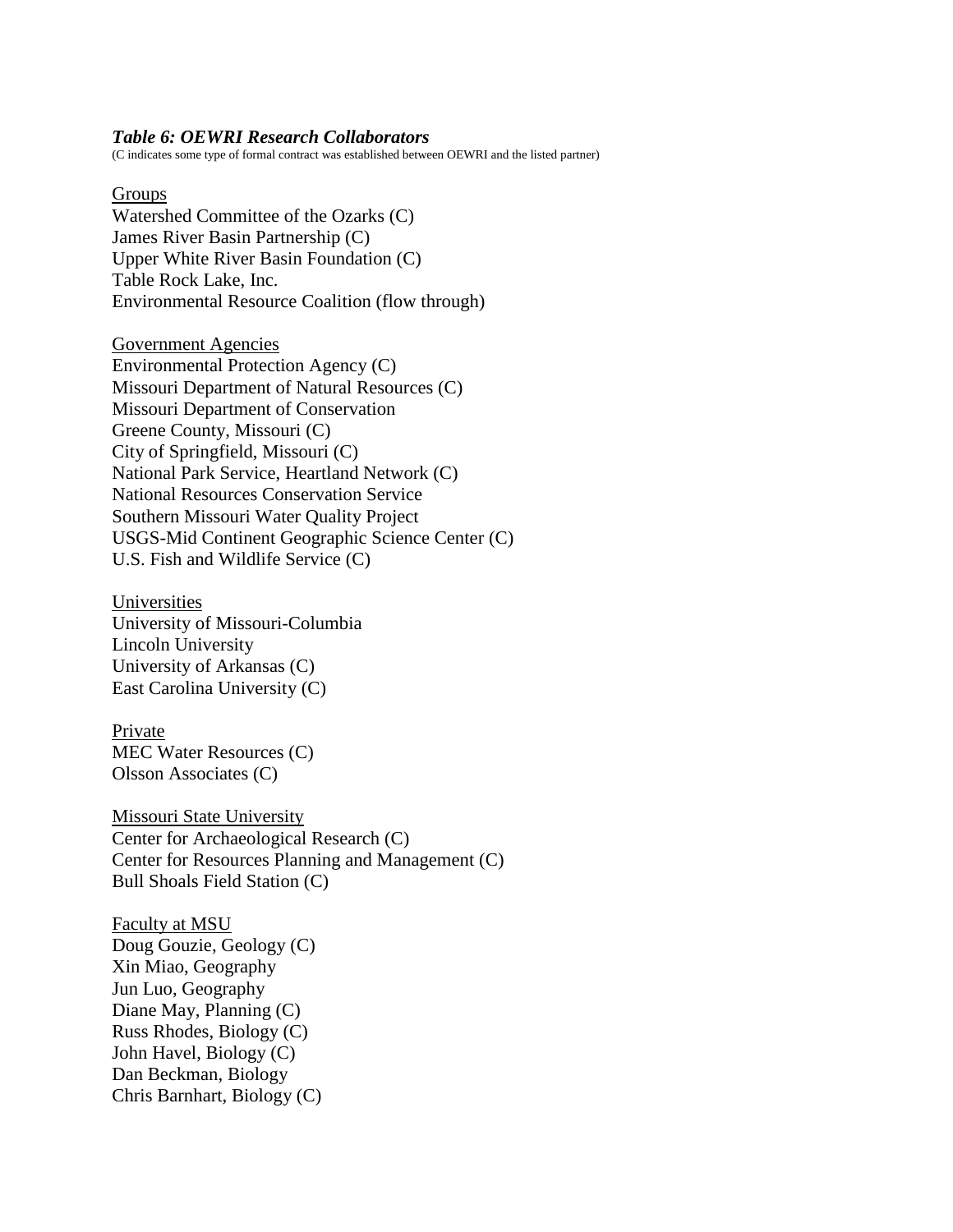Paul Durham, Biology (C) Jack Steiert, Biology (C) Janice Greene, Biology (C) Rich Biagioni, Chemistry (C) Gary Meints, Chemistry Tom Dewitt, Agriculture/NRCS

# *Table 7: Awards to Students working on OEWRI Projects from the Department of Geography, Geology, and Planning.*

1) Maya Hirsch (Williamson) (GEO): First place, Geomorphology Specialty Group MS "best oral paper" contest. Awarded a \$200 prize at the annual meeting of the Association of American Geographers in Denver, April 2005.

2) Derek Martin (GEO): won one of eight "Best oral paper" awards at MSU's Graduate Interdisciplinary Forum held on April 23, 2005.

3) Willard Rodgers (GEO): won one of ten "Best poster" awards at MSU's Graduate Interdisciplinary Forum held on April 23, 2005.

4) Derek Martin (GEO): "Outstanding Research Assistant" award at MSU's Graduate Interdisciplinary Forum held on April 23, 2005.

5) Tim Davis (NAS): "Best Oral Paper" award at MSU's Graduate Interdisciplinary Forum held on April 8, 2006.

6) Mark Gossard (GEO): "Best poster" award at MSU's Graduate Interdisciplinary Forum held on April 8, 2006.

7) Ron Miller (GEO): "Best Oral Paper" award at MSU's Graduate Interdisciplinary Forum held on April 8, 2006.